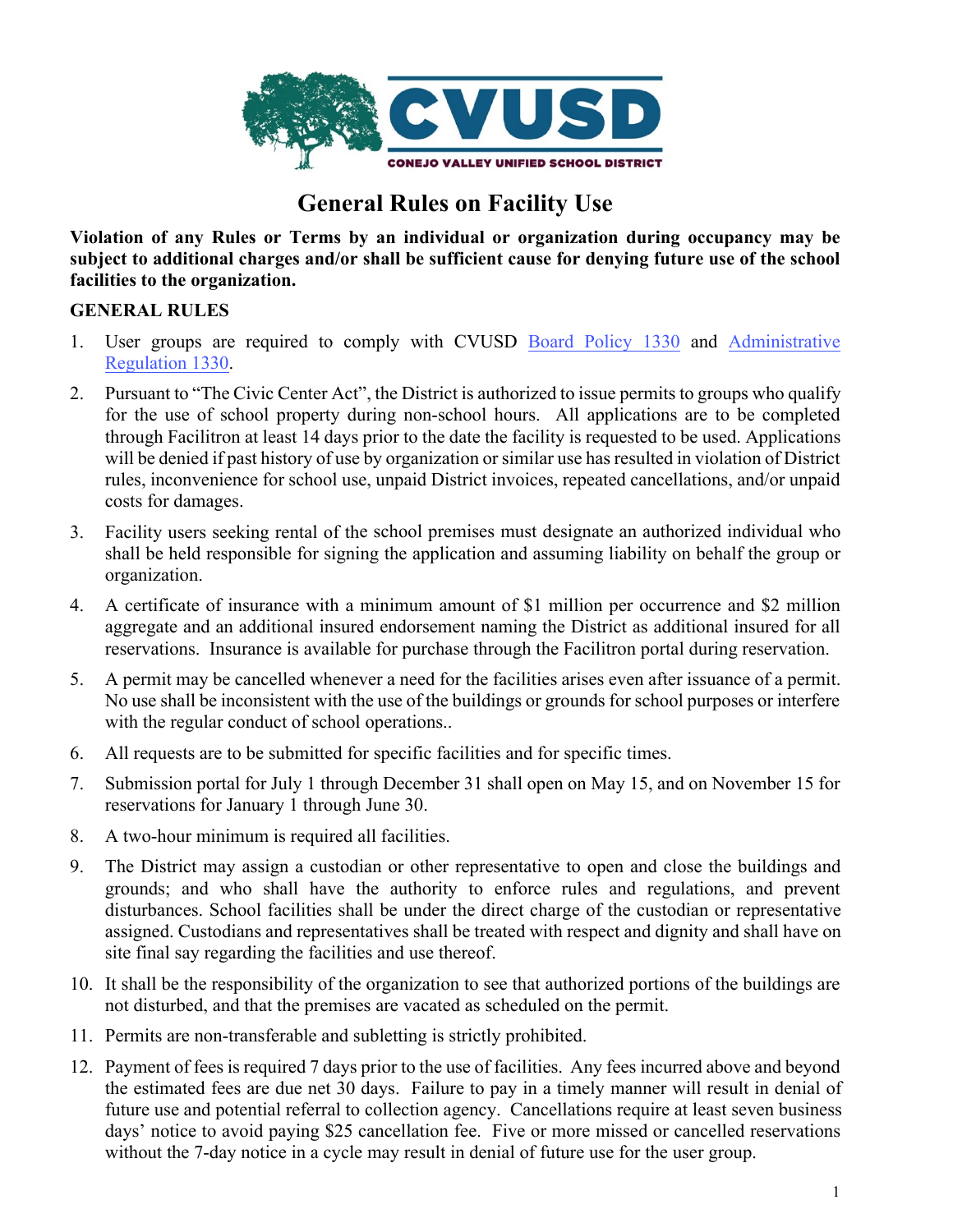- 13. The applicant is responsible for preservation of order and enforcement of all regulations pertaining to the use of District facilities. Negligence or violation of facility use, instructions and regulations will result in an organization being held responsible for damages and possible denial of subsequent requests.
- 14. The District may require as a condition of approval that the applicant furnish adequate security officers.
- 15. No group, regardless of its character, may monopolize the use of the school property, or interfere with the educational program of the school.
- 16. Use of the facilities may be reserved only outside of regular school hours. Facilities shall not be used later than 8:00 pm for elementary sites, 9:00 pm for middle school sites, and 10:00 pm for high school sites Monday through Friday. Weekend hours cannot start earlier than 8:00 a.m. and must conclude activities by 10:00 p.m. or as long as custodial services are reserved and available
- 17. All permits will be issued for specific rooms and for specific hours. It shall be the responsibility of the designated individual response for the group or organization to ensure that any unauthorized portions of the school site are not used by its attendees.
- 18. All parking associated with use shall be in compliance with legal parking designations. All vehicles must park in lined stalls and shall not park curbside.
- 19. For sanitary and security reasons, kitchens are not typically available. If use is granted, a member of the District cafeteria staff must be present unless waived by the Director of Child Nutrition. Use of any District equipment requires prior request during the application process. (additional charges may apply).
- 20. Immediately following the opening of any meeting, a statement shall be read informing those in attendance that the Board of Education is not sponsoring the meeting and is neither approving or disapproving what is to be said at the meeting and informing them as to the nature of the organization holding the meeting and the purpose for which the meeting is held.
- 21. No signs shall be placed on District property without express written consent of CVUSD.
- 22. No money shall be paid to any school employee in the form of a tip or gratuity.
- 23. Any juvenile organization or group seeking use of District premises must have a responsible adult sponsor signing and present during use, providing adequate and effective supervision. Those in charge of any activity must hold themselves at all times responsible for the supervision of all present, both participants and others attracted to the activity, so that no one will be acting in an unsafe manner or in a manner that will cause damage to school facilities.
- 24. The use of profane language, the possession or use of intoxicating liquor, drugs, tobacco, vaping devices, quarreling, or fighting, the carrying of weapons, betting or any form of gambling, are prohibited on school property. Violation of this rule by any organization during occupancy shall be sufficient cause for denying further use of school facilities.
- 25. All school property shall be left in the same order, condition, and degree of cleanliness as existed at the time of entry. All lights must be turned off when leaving and all doors locked and secured. Any organization or group using school facilities shall reimburse the District the actual cost of repair or replacement due to any damage to facilities or equipment associated with the use of the facilities.
- 26. No activity shall be conducted which constitutes a violation of any federal, state, or local law.

# **FIRE & SAFETY**

1. At no time shall there be more persons admitted to the auditoriums, theaters, or other rooms than the legal seating capacity will accommodate.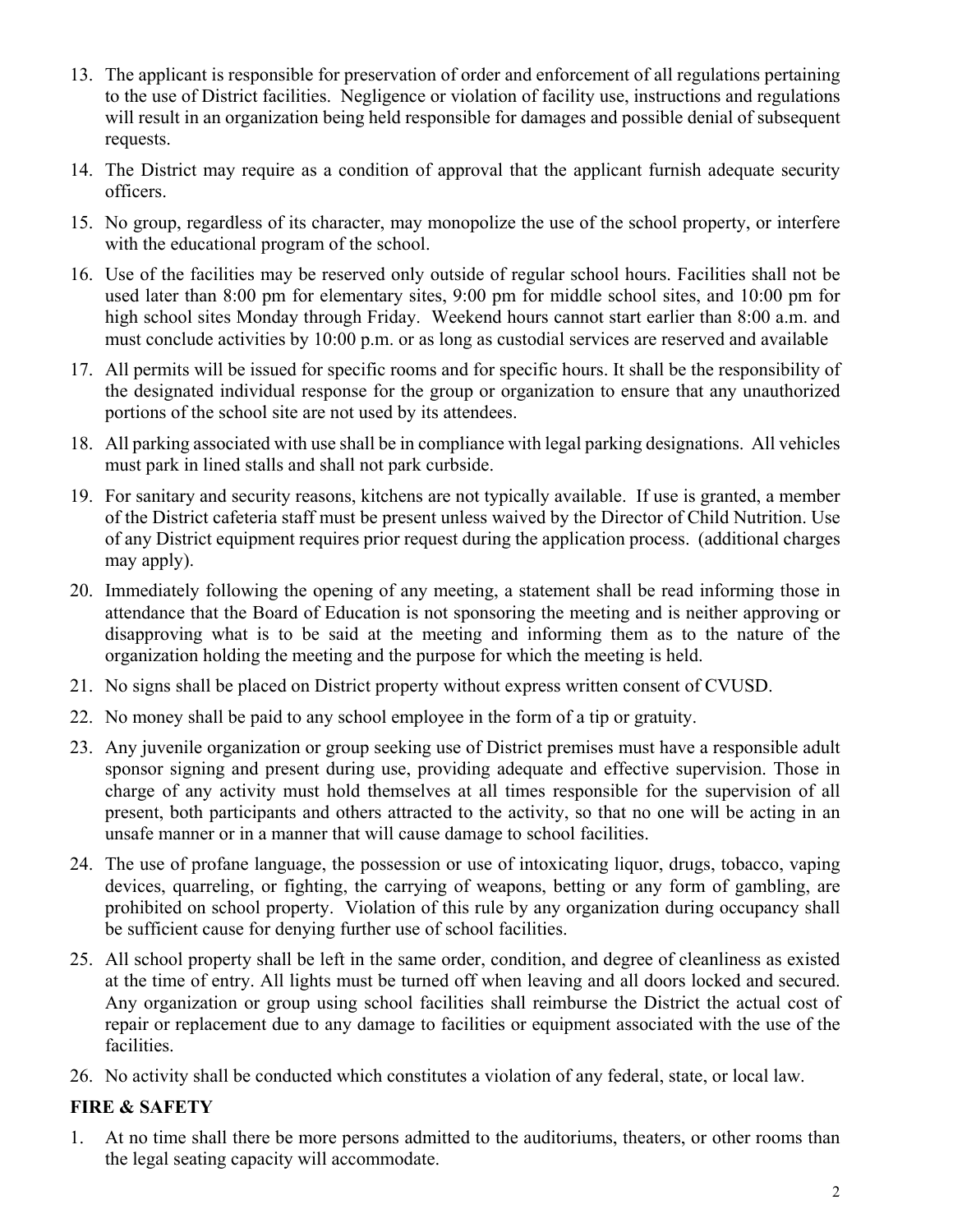- 2. Flammable decorations, including stage scenery shall be fire resistant or flame proofed in accordance with the State Health and Safety Code.
- 3. No device, including candles, which produces flame, sparks, smoke, or explosions shall be used in the auditoriums, theaters or other rooms.
- 4. No Smoking, vaping, or other use of tobacco shall be permitted on the premises.
- 5. The user at all times during the use and occupancy of the premises shall comply with all ordinances, laws and regulations affecting the use and occupancy thereof, including all state and local fire, health, and safety laws, ordinance, and regulations. User agrees to enforce no smoking rules/laws.

#### **FIELD USE**

- 1. All groups are responsible to assure that their participants and spectators respect the privacy of residents adjacent to facilities and play fields. Activities of any type that disturb or cause extreme annoyance to neighbors are prohibited.
- 2. Exterior sound amplification is not allowed by outside users, unless previously approved by the District. No structures may be erected, placed or assembled on school premises nor may any electrical, mechanical, or other equipment be brought thereon unless previously authorized in writing.
- 3. No alterations or physical changes shall be permitted in or on any facility including building, playing fields, or equipment without prior written authorization from the District.
- 4. No pesticides, herbicides or rodenticides of any type should be applied to, or used on district premises without prior written approval from the District.
- 5. Playfields may not be used for practice or games following 24 hours after heavy rains.
- 6. No climbing on fences, backstops, or buildings. Backstops shall not be moved.
- 7. No tampering with irrigation systems and no playing on areas scheduled for watering.
- 8. Portable lights are prohibited from use on all district facilities, unless previously approved in writing by the District.
- 9. Portable toilets may be permitted on a site-by-site basis with prior written approval by the District. The school principal or designee will determine the location. Approved users will pay for the rental and maintenance of the toilet, coordinate the cleaning schedule, and provide a lock for security. It must be secured to an immovable object, cleaned regularly and be removed immediately following the last game of the season or within 48 hours of request by the District. If vandalized, it must be dealt with and the correction made that day or by the following day if reported after 12 noon. Users shall be liable for any injury or loss including during delivery and pickup of units.
- 10. Prohibited on school property: animals (with the exception of active service dogs), firearms, pellet guns, BB guns, sling shots, archery, discus, javelin, shot put, roller hockey, riding of scooters, gocarts, motor scooters, bicycles and skateboards (except for riding to and from school), unauthorized automobiles, running of model and miniature cars or model planes and rockets, drones, skating, horseback riding, and hitting of golf balls.

#### **AUDITORIUMS/MULTI-PURPOSE ROOMS/STAGES/GYMNASIUMS**

- 1. Use of the auditorium/theatre stage, multi-purpose rooms and TV Studio shall only be permitted if included in the Use Permit.
- 2. Sound/light systems and stage controls shall only be operated by a designated District representative. (additional charges apply)